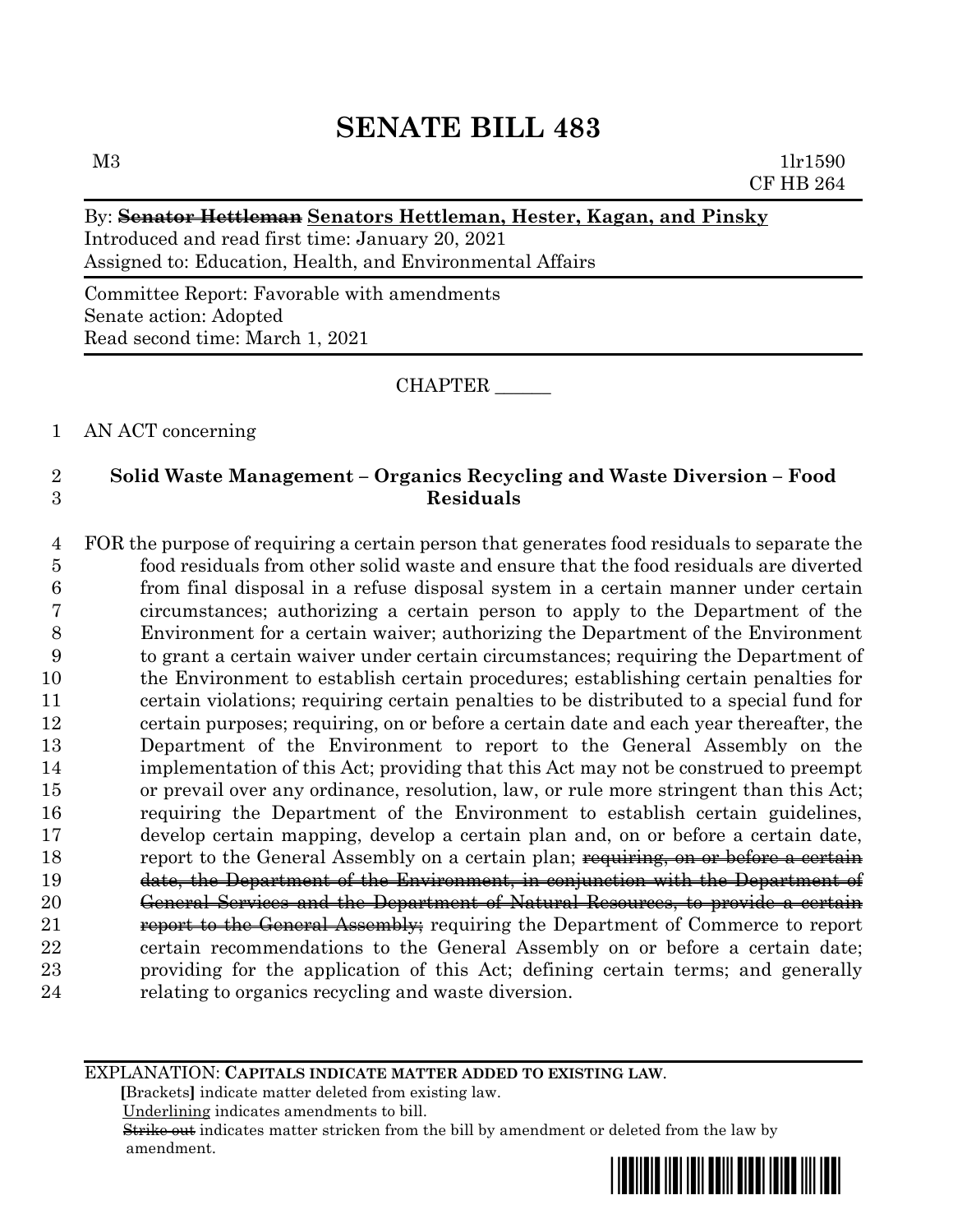# **SENATE BILL 483**

| 1<br>$\sqrt{2}$<br>3<br>$\overline{4}$<br>5 |                                                                                                                                                                      | BY repealing and reenacting, without amendments,<br>Article - Environment<br>Section 9–201(a) and (e) and 9–1701(a), (b), (d), (n), (o), and (q)<br>Annotated Code of Maryland<br>(2014 Replacement Volume and 2020 Supplement) |  |
|---------------------------------------------|----------------------------------------------------------------------------------------------------------------------------------------------------------------------|---------------------------------------------------------------------------------------------------------------------------------------------------------------------------------------------------------------------------------|--|
| 6<br>7<br>$8\,$<br>9<br>10                  | BY adding to<br>Article – Environment<br>Section 9–1701(i–1) and $(r-1)$ and 9–1724.1<br>Annotated Code of Maryland<br>(2014 Replacement Volume and 2020 Supplement) |                                                                                                                                                                                                                                 |  |
| 11<br>12                                    | SECTION 1. BE IT ENACTED BY THE GENERAL ASSEMBLY OF MARYLAND,<br>That the Laws of Maryland read as follows:                                                          |                                                                                                                                                                                                                                 |  |
| 13                                          |                                                                                                                                                                      | <b>Article - Environment</b>                                                                                                                                                                                                    |  |
| 14                                          | $9 - 201.$                                                                                                                                                           |                                                                                                                                                                                                                                 |  |
| 15                                          | (a)                                                                                                                                                                  | In this subtitle the following words have the meanings indicated.                                                                                                                                                               |  |
| 16                                          | (e)                                                                                                                                                                  | "Refuse disposal system" includes:                                                                                                                                                                                              |  |
| 17                                          |                                                                                                                                                                      | An incinerator;<br>(1)                                                                                                                                                                                                          |  |
| 18                                          |                                                                                                                                                                      | (2)<br>A transfer station;                                                                                                                                                                                                      |  |
| 19                                          |                                                                                                                                                                      | (3)<br>A landfill system;                                                                                                                                                                                                       |  |
| 20                                          |                                                                                                                                                                      | A landfill;<br>(4)                                                                                                                                                                                                              |  |
| 21                                          |                                                                                                                                                                      | (5)<br>A solid waste processing facility; and                                                                                                                                                                                   |  |
| 22                                          |                                                                                                                                                                      | (6)<br>Any other solid waste acceptance facility.                                                                                                                                                                               |  |
| 23                                          | $9 - 1701.$                                                                                                                                                          |                                                                                                                                                                                                                                 |  |
| 24                                          | (a)                                                                                                                                                                  | In this subtitle the following words have the meanings indicated.                                                                                                                                                               |  |
| 25<br>26                                    | (b)                                                                                                                                                                  | "Anaerobic digestion" means the controlled anaerobic biological decomposition<br>of organic waste material to produce biogas and digestate.                                                                                     |  |
| 27<br>28<br>29                              | (d)<br>title.                                                                                                                                                        | "Composting" means the controlled aerobic biological decomposition of organic<br>waste material in accordance with the standards established by the Secretary under this                                                        |  |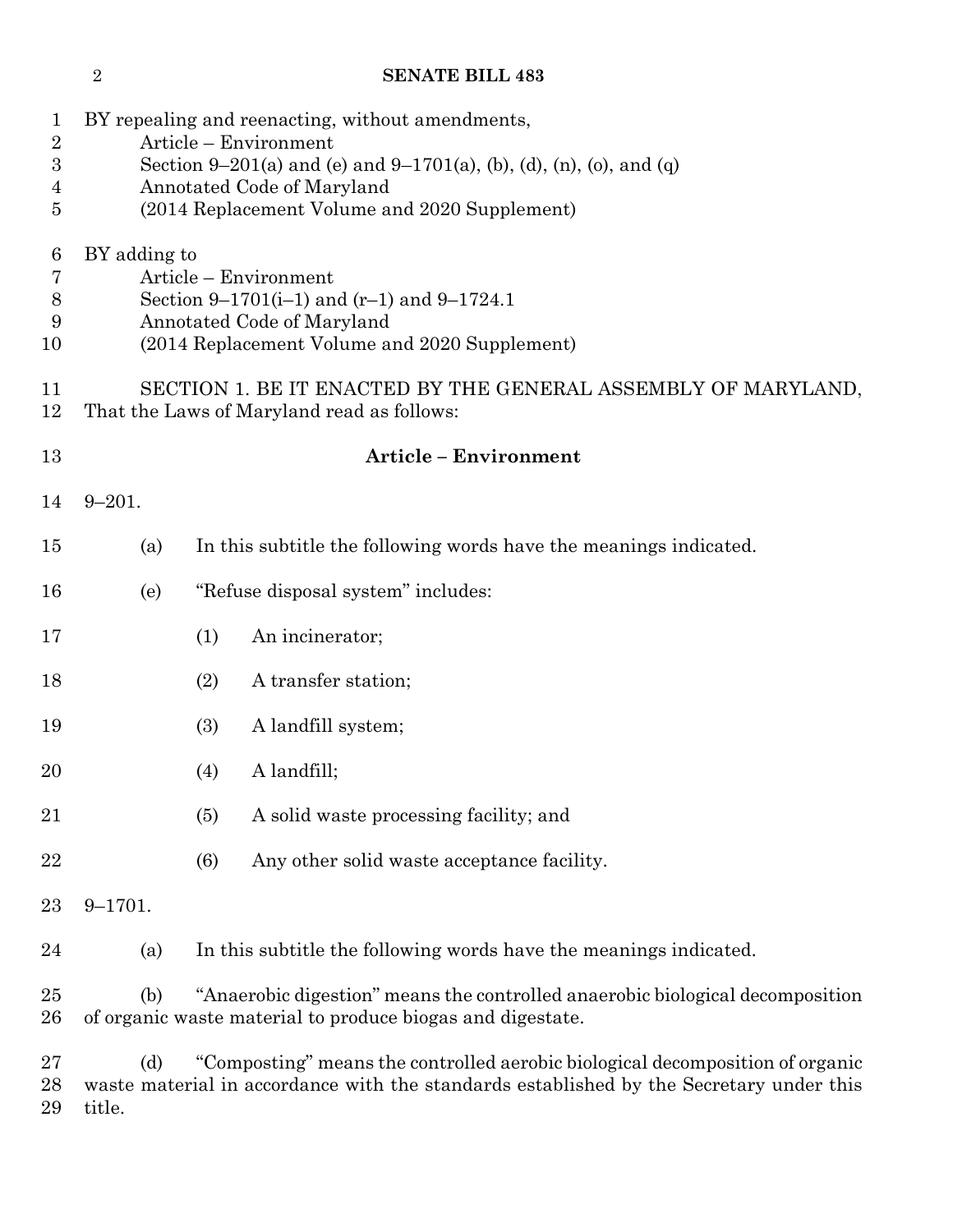#### **SENATE BILL 483** 3

 **(I–1) "FOOD RESIDUALS" MEANS MATERIAL DERIVED FROM THE PROCESSING OR DISCARDING OF FOOD, INCLUDING PRE– AND POST–CONSUMER VEGETABLES, FRUITS, GRAINS, DAIRY PRODUCTS, AND MEATS.**

 (n) (1) "Organics recycling" means any process in which organic materials are collected, separated, or processed and returned to the marketplace in the form of raw materials or products.

(2) "Organics recycling" includes anaerobic digestion and composting.

 (o) "Organics recycling facility" means a facility where organics recycling takes place.

 (q) "Recycling" means any process in which recyclable materials are collected, separated, or processed and returned to the marketplace in the form of raw materials or products.

 **(R–1) "REFUSE DISPOSAL SYSTEM" HAS THE MEANING STATED IN § 9–201 OF THIS TITLE.**

- **9–1724.1.**
- **(A) IN THIS SECTION, "PERSON":**
- **(1) INCLUDES:**
- **(I) AN INDIVIDUAL FACILITY OWNED OR OPERATED BY A LOCAL SCHOOL SYSTEM;**
- **(II) AN INDIVIDUAL PUBLIC PRIMARY OR SECONDARY SCHOOL;**
- **(III) AN INDIVIDUAL NONPUBLIC SCHOOL;**
- **(IV) A SUPERMARKET, CONVENIENCE STORE, MINI–MART, OR SIMILAR ESTABLISHMENT;**
- **(V) A BUSINESS, SCHOOL, OR INSTITUTIONAL CAFETERIA; AND**
- **(VI) A CAFETERIA OPERATED BY OR ON BEHALF OF THE STATE OR A LOCAL GOVERNMENT; AND**
- **(2) DOES NOT INCLUDE:**
- **(I) THE AGGREGATE OF ALL SCHOOL BUILDINGS AND FACILITIES IN A LOCAL SCHOOL SYSTEM; OR**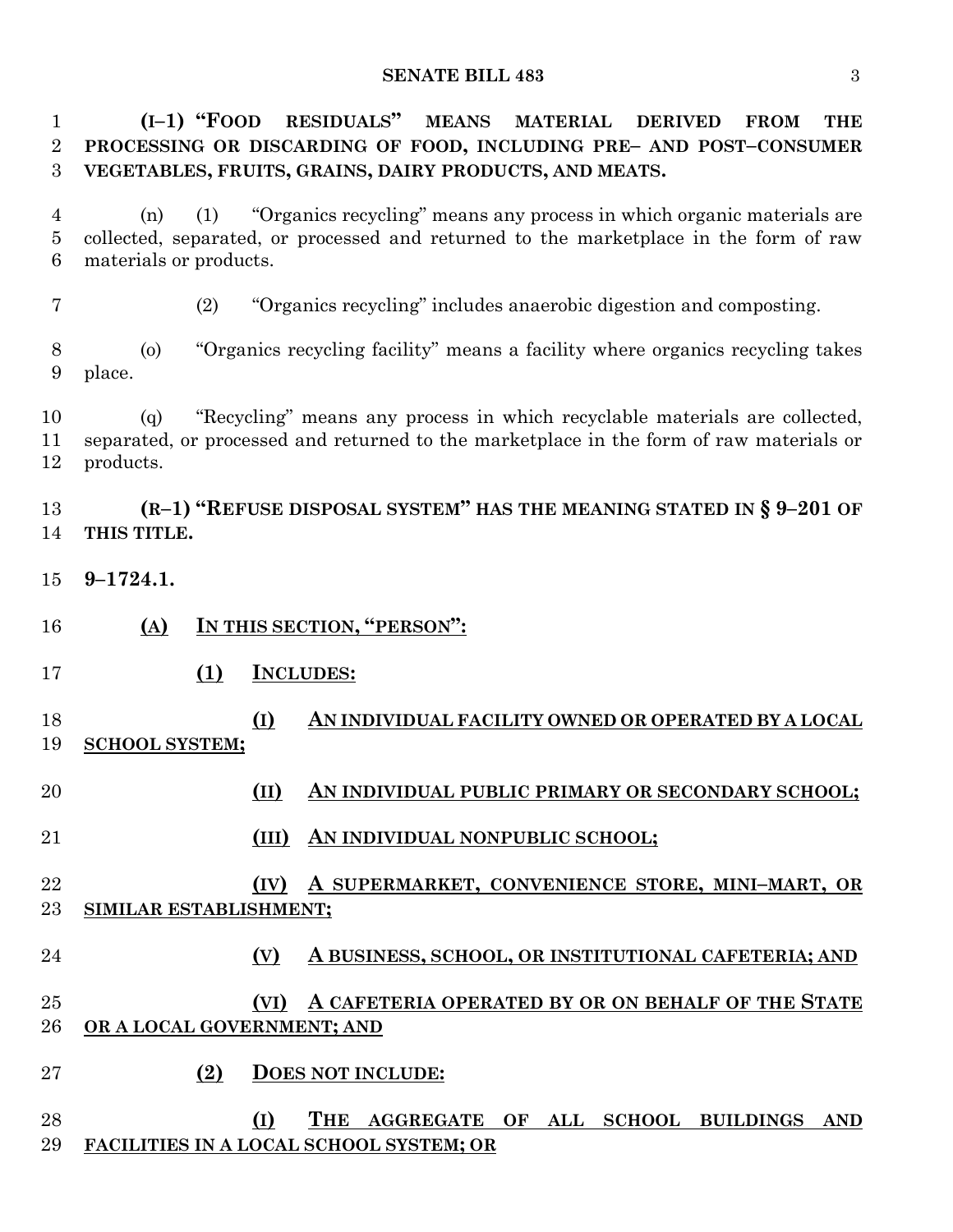|                     | <b>SENATE BILL 483</b><br>$\overline{4}$                                                                                                              |
|---------------------|-------------------------------------------------------------------------------------------------------------------------------------------------------|
| $\mathbf{1}$        | (II)<br>A RESTAURANT ESTABLISHMENT THAT:                                                                                                              |
| $\overline{2}$      | <b>ACCOMMODATES THE PUBLIC; AND</b><br>1.                                                                                                             |
| 3<br>$\overline{4}$ | 2.<br>IS EQUIPPED WITH A DINING ROOM WITH FACILITIES<br>FOR PREPARING AND SERVING REGULAR MEALS.                                                      |
| 5                   | $\left(\overline{A}\right)\left(\overline{B}\right)$<br>THIS SECTION APPLIES ONLY TO A PERSON THAT:                                                   |
| 6<br>$\overline{7}$ | (1)<br>(I) ON OR AFTER JANUARY 1, 2023, GENERATES AT LEAST 2<br>TONS OF FOOD RESIDUALS EACH WEEK; AND                                                 |
| 8<br>9              | ON OR AFTER JANUARY 1, 2024, GENERATES AT LEAST 1<br>(II)<br>TON OF FOOD RESIDUALS EACH WEEK; AND                                                     |
| 10<br>11            | GENERATES THE FOOD RESIDUALS AT A LOCATION THAT IS<br>(2)<br>WITHIN A 30-MILE RADIUS OF AN ORGANICS RECYCLING FACILITY THAT:                          |
| 12<br>13            | (I)<br>HAS THE CAPACITY TO ACCEPT AND PROCESS ALL OF THE<br>PERSON'S FOOD RESIDUALS; AND                                                              |
| 14<br>15            | IS WILLING TO ACCEPT ALL OF THE PERSON'S FOOD<br>(II)<br><b>RESIDUALS FOR RECYCLING; AND</b>                                                          |
| 16<br>17            | (III) IS WILLING TO ENTER INTO A CONTRACT TO ACCEPT AND<br>PROCESS THE PERSON'S FOOD RESIDUALS.                                                       |
| 18<br>19            | EXCEPT AS PROVIDED IN SUBSECTION $\bigoplus$ (D) OF THIS SECTION, A<br>$\left( \mathbf{B} \right)$ (C)<br>PERSON THAT GENERATES FOOD RESIDUALS SHALL: |
| 20<br>21            | (1)<br>SEPARATE THE FOOD RESIDUALS FROM OTHER SOLID WASTE;<br><b>AND</b>                                                                              |
| $\bf{22}$<br>23     | (2)<br>ENSURE THAT THE FOOD RESIDUALS ARE DIVERTED FROM FINAL<br>DISPOSAL IN A REFUSE DISPOSAL SYSTEM BY:                                             |
| 24<br>25            | (I)<br><b>REDUCING THE AMOUNT OF FOOD RESIDUALS GENERATED</b><br>BY THE PERSON;                                                                       |
| 26                  | (II)<br>DONATING SERVABLE FOOD;                                                                                                                       |
| 27<br>28            | MANAGING THE FOOD RESIDUALS IN AN ORGANICS<br>(III)<br>RECYCLING SYSTEM INSTALLED ON-SITE;                                                            |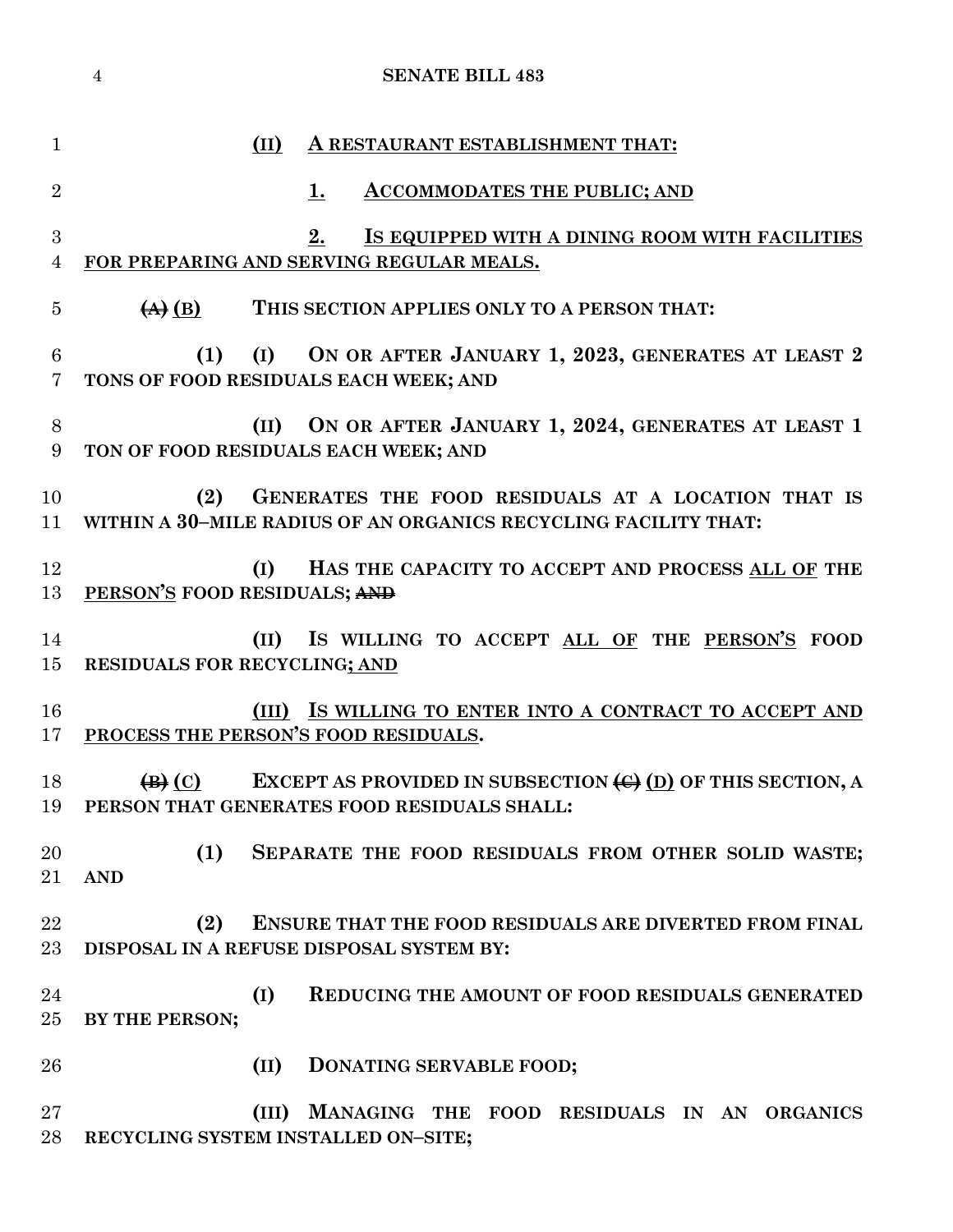**(IV) PROVIDING FOR THE COLLECTION AND TRANSPORTATION OF THE FOOD RESIDUALS FOR AGRICULTURAL USE, INCLUDING FOR USE AS ANIMAL FEED; (V) PROVIDING FOR THE COLLECTION AND TRANSPORTATION OF THE FOOD RESIDUALS FOR PROCESSING IN AN ORGANICS RECYCLING FACILITY; OR (VI) ENGAGING IN ANY COMBINATION OF THE WASTE DIVERSION ACTIVITIES LISTED UNDER ITEMS (I) THROUGH (V) OF THIS ITEM. (C) (D) (1) A PERSON THAT GENERATES FOOD RESIDUALS MAY APPLY TO THE DEPARTMENT FOR A WAIVER FROM THE REQUIREMENTS OF SUBSECTION (B) (C) OF THIS SECTION. (2) THE DEPARTMENT MAY GRANT A WAIVER UNDER PARAGRAPH (1) OF THIS SUBSECTION IF THE PERSON DEMONSTRATES, TO THE SATISFACTION OF THE DEPARTMENT, UNDUE HARDSHIP BECAUSE OF THE FOLLOWING: (I) THE COST OF DIVERTING FOOD RESIDUALS FROM A REFUSE DISPOSAL SYSTEM IS NOT REASONABLY COMPETITIVE WITH MORE THAN 10% MORE EXPENSIVE THAN THE COST OF DISPOSING THE FOOD RESIDUALS AT A REFUSE DISPOSAL SYSTEM; OR (II) OTHER REASONABLE CIRCUMSTANCES. (3) THE DEPARTMENT SHALL ESTABLISH WAIVER APPLICATION PROCEDURES TO CARRY OUT THIS SUBSECTION. (D) (E) ON OR BEFORE DECEMBER 1, 2023, AND EACH DECEMBER 1 THEREAFTER, THE DEPARTMENT SHALL REPORT TO THE GENERAL ASSEMBLY, IN ACCORDANCE WITH § 2–1257 OF THE STATE GOVERNMENT ARTICLE, ON THE IMPLEMENTATION OF THIS SECTION, INCLUDING THE IMPACTS ON WASTE DIVERSION IN THE STATE. (E) (F) (1) A PERSON WHO VIOLATES THIS SECTION OR ANY RULE OR REGULATION ADOPTED UNDER THIS SECTION SHALL BE SUBJECT TO A CIVIL PENALTY, TO BE COLLECTED IN A CIVIL ACTION BROUGHT BY THE DEPARTMENT, OF: (I) \$250 FOR THE FIRST VIOLATION;**

**(II) \$500 FOR THE SECOND VIOLATION; AND**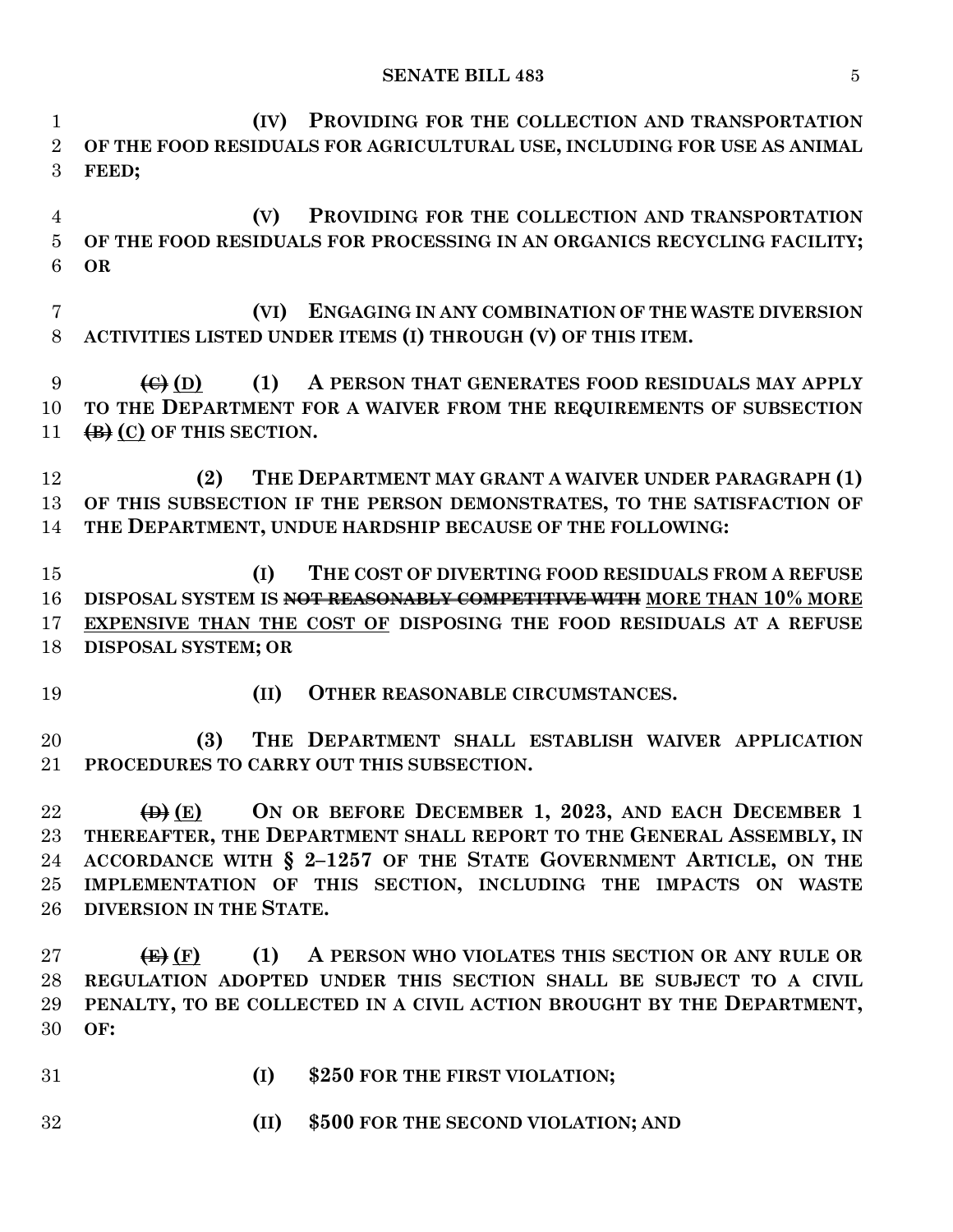| $\mathbf{1}$           | \$1,000 FOR THE THIRD AND EACH SUBSEQUENT VIOLATION.<br>(III)                                                                                                                                                 |
|------------------------|---------------------------------------------------------------------------------------------------------------------------------------------------------------------------------------------------------------|
| $\overline{2}$<br>3    | (2)<br>EACH DAY A VIOLATION OCCURS IS A SEPARATE VIOLATION<br>UNDER THIS SECTION.                                                                                                                             |
| $\overline{4}$         | (3)<br>PENALTIES COLLECTED UNDER THIS SUBSECTION SHALL BE                                                                                                                                                     |
| 5<br>6                 | DISTRIBUTED TO A SPECIAL FUND, TO BE USED ONLY TO FINANCE INCENTIVES THAT<br>ENCOURAGE FOOD WASTE REDUCTION AND COMPOSTING IN THE STATE.                                                                      |
| 7<br>8<br>9            | SECTION 2. AND BE IT FURTHER ENACTED, That this Act may not be construed<br>to preempt or prevail over any local ordinance, resolution, law, or rule more stringent than<br>this Act.                         |
| 10<br>11               | SECTION 3. AND BE IT FURTHER ENACTED, That the Department of the<br>Environment shall:                                                                                                                        |
| 12<br>13<br>14         | establish guidelines to assist businesses with complying with the<br>(1)<br>provisions of this Act, including guidelines for estimating the weight of the food residuals<br>generated by a business;          |
| 15<br>16               | develop mapping and other systems to identify existing composting<br>(2)<br>facilities and the geographic areas within the 30-mile radius of each facility;                                                   |
| 17<br>18               | develop a plan for implementing the provisions of this Act, including a<br>(3)<br>plan for educating large generators of food residuals on:                                                                   |
| 19                     | the provisions of this Act; and<br>(i)                                                                                                                                                                        |
| 20                     | the benefits of organics recycling; and<br>(ii)                                                                                                                                                               |
| $21\,$<br>22<br>$23\,$ | on or before July 1, 2022, report to the General Assembly, in accordance<br>(4)<br>with $\S 2-1257$ of the State Government Article, on the Department's plan for implementing<br>the provisions of this Act. |
| 24                     | SECTION 4. AND BE IT FURTHER ENACTED, That on or before October 1, 2022,                                                                                                                                      |
| $25\,$                 | the Department of the Environment, in conjunction with the Department of General                                                                                                                              |
| 26                     | Services and the Department of Natural Resources, shall report to the General Assembly,                                                                                                                       |
| $\rm 27$               | in accordance with § 2-1257 of the State Government Article, on State properties that are<br>suitable for use as organics recycling facilities in a manner that is consistent with                            |
| 28<br>29               | programmatic recommendation number 9 in the final report of the Yard Waste, Food                                                                                                                              |
| 30                     | Residuals, and Other Organic Materials Diversion and Infrastructure Study Group issued                                                                                                                        |
| $31\,$                 | in 2019 as required by Chapters 383 and 384 of the Acts of 2017.                                                                                                                                              |
| 32                     | SECTION $\frac{5}{2}$ . AND BE IT FURTHER ENACTED, That on or before January 1,                                                                                                                               |

2023, the Department of Commerce shall report to the General Assembly, in accordance

**SENATE BILL 483**